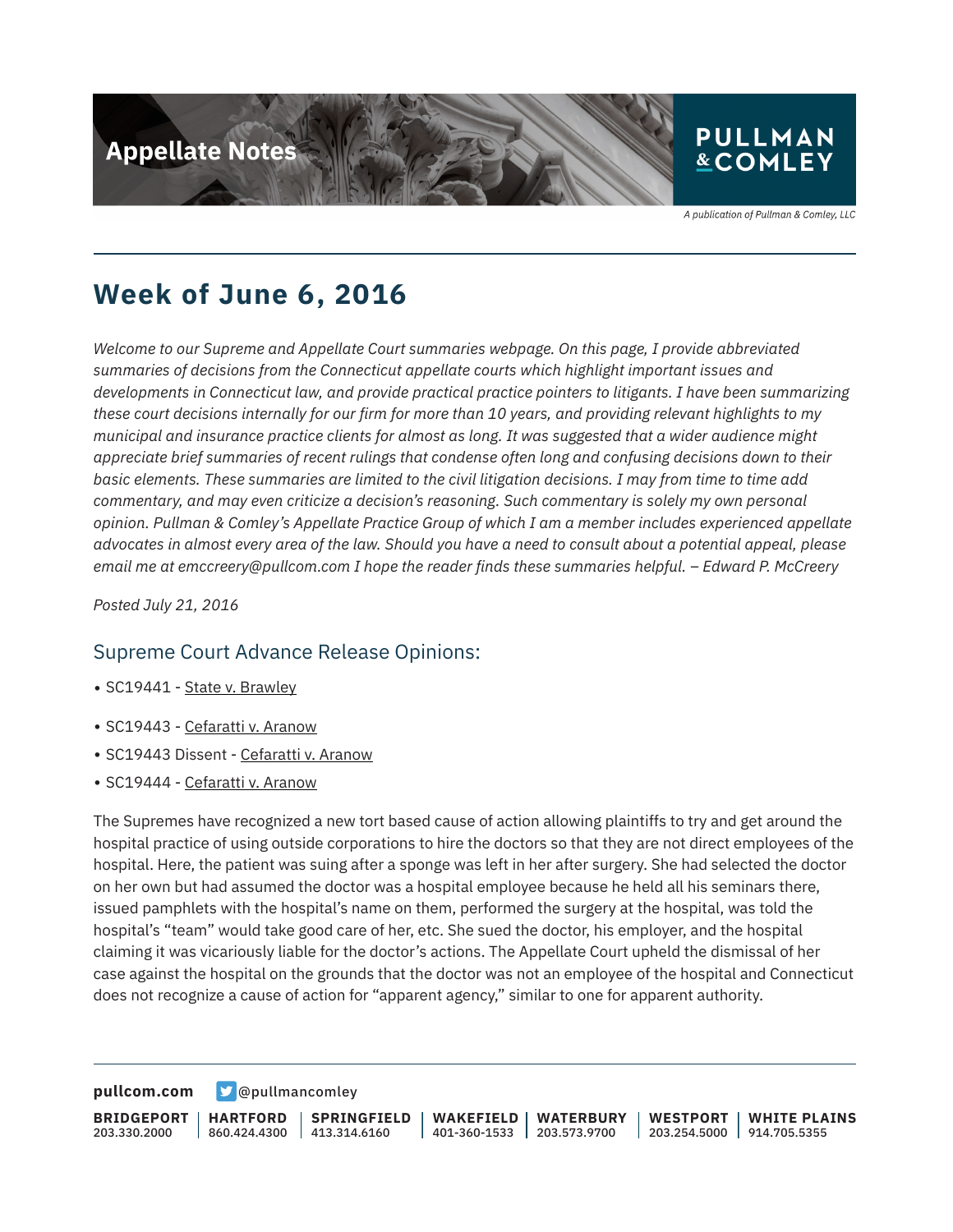# **PULLMAN &COMLEY**

### Week of June 6, 2016

The Supreme Court reversed. First, it clarified that Connecticut does indeed recognize a cause of action for apparent authority whereby the principal may be liable for the acts of another whom it held out as having authority to do what they did. Then the court said there is no real difference between the doctrines of "apparent authority" and "apparent agency." No states were identified which distinguish the two doctrines. *Apparent agency* is merely a form of apparent authority whereby one holds someone out as an employee or agent who really is not. Liability can attach for the actions of that agent if the victim reasonably believed that they were the principal's agent or employee based upon the acts of the principal holding them out as such. Protest by the hospital that the doctors were independent contractors fell on deaf ears, as did the argument that hospitals don't practice medicine, only the doctors do, so the hospitals can't be liable for their negligence. The Court said hospitals are in the best position to prevent malpractice by doctors using their facilities with privileges.

The Court then went so far as to say that in hospital negligence cases, it is not even necessary for the patient to show reasonable and detrimental reliance on the representations of the hospital that the doctor was their employee. Such may be assumed, absent warnings from the hospital that they are not employees of the hospital when the hospital designates the doctor to perform the services. But when the patient has selected the doctor they want on their own (as occurred here) then they still would have to prove reasonable detrimental reliance on actions of the hospital to think the doctor was their employee and would not have availed themselves of the service had they known otherwise. In those situations it's not enough to simply claim the hospital held out the doctor as their employee.

The Court then laid out the two alternate tests that may be used to prove a claim of *tort liability on the basis of apparent agency.* One where the plaintiff choses to deal with the tortfeasor solely because of the employment representations of the apparent employer, and a second where they chose to deal with the tortfeasor on their own but then detrimentally relied upon the representations of the employer. The Court added that the plaintiff here could not meet the first, as she chose the doctor herself, but allowed that she may try to meet the second test, which the Court added should be much narrower than the first test and a harder burden to meet. So the case was remanded for further hearings.

In a separate decision, the Court had to deal with whether the patient's claim had been tolled because she had not discovered the sponge for six years after the initial operation. This time, the Court agreed with the Appellate panel that there were questions of fact whether the statute of limitations had been tolled as to all three defendants. The patient had yearly appointments with the doctor after the surgery and asserts she told the doctor of her continuing abdominal pain. Thus there was a question whether the continuing course of treatment doctrine was triggered so as to toll the statute. It was enough that the doctor was treating her and she complained of the abdominal pains. He did not have to be treating her specifically for surgery follow-up, nor was she required to show the doctor was negligent in responding to her complaints, or that the doctor was aware there was a sponge in her in order to toll the statute. Tolling would not occur had the patient not been complaining about the condition however.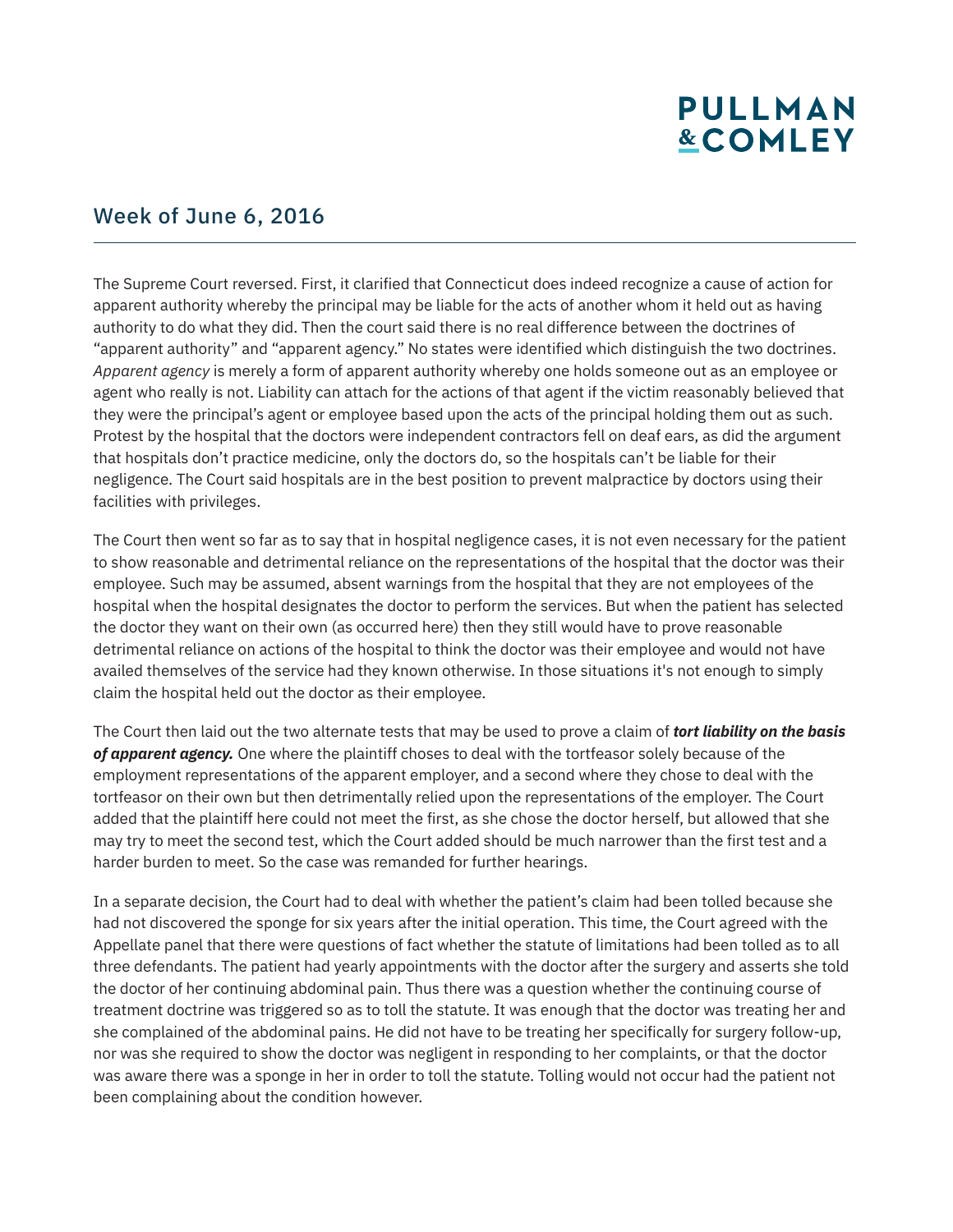# **PULLMAN &COMLEY**

## Week of June 6, 2016

In yet a third decision, three justices dissented claiming it was up to the Legislature to make new laws, not the Courts. They did not agree that a new cause of action should be recognized. They also argued that hospitals are already highly regulated by the legislature and only it can balance the situations where hospitals should, and should not, be liable for the actions of non-employees. They also disputed the claim by the majority that Connecticut court decisions had in the past already recognized the "apparent authority" doctrine.

### Appellate Court Advance Release Opinions:

#### • AC37288 - Steroco, Inc. v. Szymanski

This was a fairly important land use decision. The landlord here discovered that its 20 year liquor store tenant was planning to move next door only when the tenant posted its notice required by the Liquor Control Division (LCD) at the new location. Investigating further, the landlord discovered the town had issued a certificate of zoning compliance to the tenant to present to the LCD. The landlord filed a complaint with the Zoning Board of Appeals (ZBA) claiming the certificate was improperly issued as there was a church within 500 feet of the proposed new location. The ZBA refused to hear the complaint as untimely. Rather than appeal, the landlord brought a direct private zoning enforcement injunction action against the tenant and the Trial Court granted an injunction. The Appellate Court reversed. First, it agreed with the Trial Curt that absent a method spelled out in the local regulations, the distance requirements are properly measured by the straight line method, not the door to door method. Thus, the zoning certificate should not have been issued here as the new location was too close to a church when measured by the straight line method. The Zoning Enforcement Officer (ZEO) had used the door to door method.

They disagreed that an injunction should have issued. When a neighbor brings a private zoning enforcement action without exhausting their administrative remedies, proving the zoning violation only gets them in the door (i.e. establishes standing). To obtain an injunction they must still show [1] imminent injury [2] that is substantial and [3] irreparable. This includes the need to balance the harm to both sides. It is not enough to just show a zoning violation, nor that it might cause the landlord injury. It must be irreparable. Here, the landlord failed to put on any evidence that the injury would be irreparable and the court did not balance the harm to both parties. The case was remanded for a new trial. The Court also took the opportunity to reject a defense of municipal estoppel holding that even if it exists, it only applies when defending an enforcement action by a municipality.

- AC36185 Johnson v. Commissioner of Correction
- AC36358 State v. Leniart
- AC36358 Concurrence & Dissent State v. Leniart